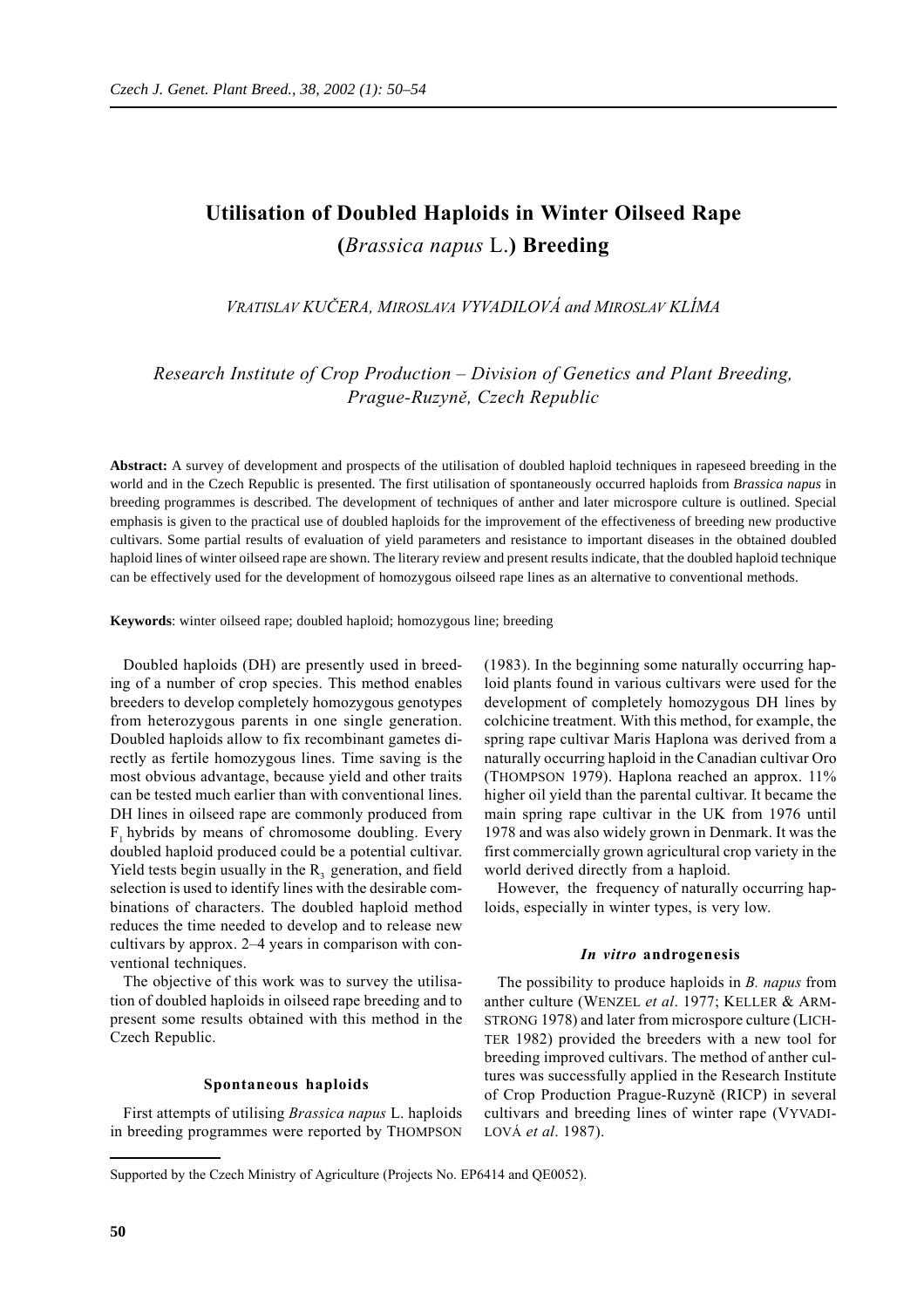The microspore culture technique, which has recently been gradually optimised, is now routinely used on large scale due to higher efficiency of embryo production, compared with anther culture.

# **Possibilities and advantages of doubled haploid utilisation**

Except significant shortening of the breeding cycle this method is fully compatible with other biotechnological approaches such as mutation, *in vitro* selection, cryopreservation and gene manipulation techniques. Responsiveness to microspore culture of 35 genotypes, including seven winter and four spring cultivars, eight  $F_1$  hybrids of various breeding materials, eight DH lines originated from anther cultures and eight self-incompatible lines, was in RICP first investigated at the beginning of 90s (VYVADILOVÁ & ZELENKOVÁ 1992). Pollen embryogenesis with resulting haploid plants was obtained in 12 genotypes. The embryo development from microspores stopped in other genotypes at different stages. Various methods of diploidisation of the obtained haploid plants were also verified (VYVADILOVÁ *et al*. 1993). The method of microspore culture is now optimised for practical use to the extent, that enough regenerants can be obtained from any genotype.

The advantages of using doubled haploids in oilseed rape breeding consist primarily in the substantially reduced time to produce and release cultivars. Normally, 8–10 years are required to develop a new cultivar using traditional procedures. The DH method reduces that time by about 2–4 years but its cost is sometimes twice higher than in conventional breeding (FRAUEN 1994). Besides this, the probability of selecting progeny exceeding the performance of parents is higher than with other breeding methods. Doubled haploids segregate much simpler in the progeny of crosses, since their population consists entirely of true breeding individuals. Regarding just one locus, for example, only one-half of a  $F<sub>2</sub>$  population is true breeding, compared with  $100\%$ of DH from  $F_1$  microspores. The DH method opens also a unique way for the fixation of hybrid performance in homozygous lines, which would avoid all problems with the production of hybrid seeds (MALUSZYNSKI *et al*. 2001). The DH method using microspore cultures is routinely used in many *Brassica napus* breeding programs for both line and hybrid cultivars (STRINGAM *et al*. 1999).

# **Evaluation and practical exploitation of doubled haploids**

The agronomic performance of 6 DH lines, selected from 22 DH lines after preliminary evaluation, were tested in field trials. They were derived from the winter oilseed rape cultivar Darmor through anther cultures at the RICP. The seed yield of the tested DH lines did not differ significantly from the standard cultivar Ceres (KUČERA *et al*. 1993).

Doubled haploids were also used successfully at the RICP to stabilise self-incompatibility (SI) in DH lines, that originated from  $F_1$  hybrids of SI  $\times$  self-compatible (SC) genotypes. The expected ratio of SI to SC regenerants is approximately 1:1. However, a considerable shift

Table 1. Characteristics of selected SI regenerants of rapeseed genotype OP 23 (derived from  $F_1$  hybrid of AIK Tandem 6/85  $\times$ 2051)

| No. of plant | Number of seed per pod |                |          | Number of chromosomes |              |
|--------------|------------------------|----------------|----------|-----------------------|--------------|
|              | <b>SF</b>              | <b>SF NaCl</b> | $\rm Rs$ | in PMC                | Notice       |
| OP 23/2      | 0.3                    | 3.5            | 9.51     | 15, 19                |              |
| OP 23/3      | $0.0\,$                | 11.4           | 0.00     | 19                    |              |
| OP 23/4      | 0.5                    | 6.9            | 7.27     | 11, 12, 15, 17        | aneuploid    |
| OP 23/5      | 2.0                    | 15.4           | 12.95    | 15, 19                |              |
| OP 23/6      | 0.6                    | 7.5            | 7.52     | 19                    |              |
| OP 23/8      | 1.0                    | 7.8            | 12.82    | 19, 15, 17            |              |
| OP 23/10     | 0.1                    | 2.5            | 4.05     | 19                    |              |
| OP 23/11     | 0.5                    | 2.8            | 17.86    | indeterminate         |              |
| OP 23/13     | 1.2                    | 2.2            | 57.41    | 15, 19                | low seed set |
| OP 23/18     | 1.1                    | 5.7            | 18.76    | 15, 19                |              |
| OP 23/22     | $0.0\,$                | 10.7           | 0.00     | indeterminate         |              |

 $SF = mean$  number of seeds after self-pollination in opened flowers

SF NaCl = mean number of seeds after self-pollination with NaCl application

 $Rs =$  relative number of seeds (SF/SF NaCl  $\times$  100)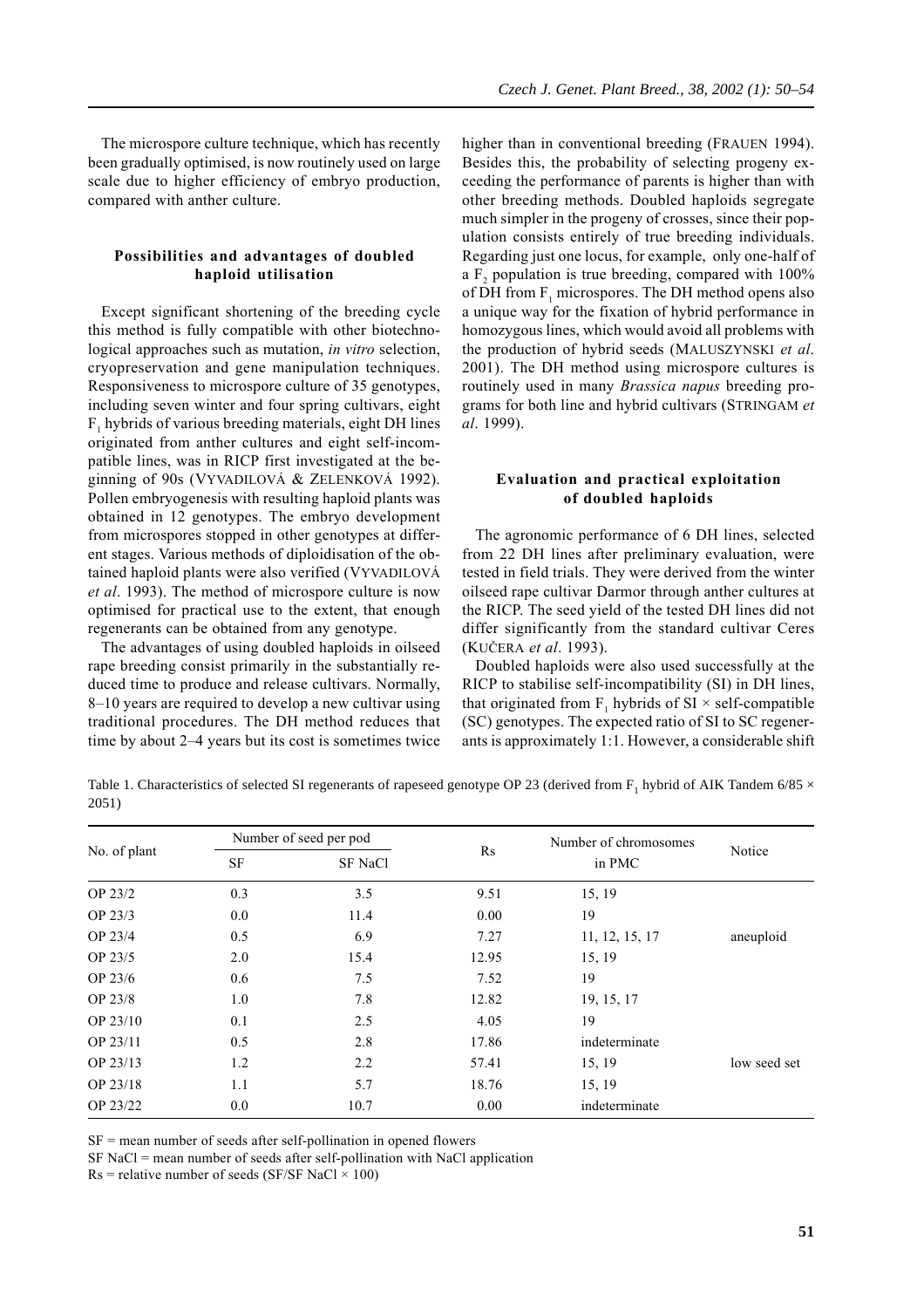to self-compatibility has been observed, probably due to gametic selection against SI genotypes during the microspore culture (KUČERA *et al*. 1996a). The possibility to combine self-incompatibility and double zero quality was also investigated. About 250 DH regenerants were derived from four  $F_1$  hybrids of self-incompatible, high glucosinolate lines and self-compatible donors of 00 quality. The number of highly SI regenerants ranged from 10 to 20%. This confirmed the previously observed gametic selection against SI. The glucosinolate content in individual plants ranged from 20 to 87 µmol per g of seeds. Table 1 shows some characteristics of selected DH regenerants classified as SI, that were derived from one  $F<sub>1</sub>$  combination. These results indicate the possibility of obtaining DH lines, that combine recessively determined traits, if a large amount of regenerants from F1 hybrids is used (KUČERA *et al*. 1996b, 1999). Doubled haploids were also used to stabilise the seed colour and locule number in interspecific hybrids of *Brassica rapa* × *B. oleracea*. Although the fixation of ploidy was not completely achieved, individual regenerants with *Brassica napus* and intermediate habit and chromosome numbers higher than in *B. rapa* were found. They could be used for breeding of yellow-seeded rape (VYVADILOVÁ *et al*. 1999).

As is evident from the Czech Official Trials, some foreign DH lines derived from winter oilseed rape are highly competitive in comparison with other cultivars, even hybrids. Conquest, a double haploid spring cultivar derived from the  $F_1$  of Quantum  $\times$  RU4, was released in

| Table 2. Yield of selected DH lines and conventionally bred |  |
|-------------------------------------------------------------|--|
| lines in the field trials 1999/2000                         |  |

|                | Generation |        | Yield       |          |  |
|----------------|------------|--------|-------------|----------|--|
| Genotype       |            | (t/ha) | of standard | standard |  |
| OP 1014        | DН         | 7.45   | 5.26        | 142      |  |
| OP 1032        | $F_7$      | 6.57   | 5.26        | 125      |  |
| OP 1021        | DH         | 6.41   | 5.26        | 122      |  |
| <b>OP 1018</b> | DH         | 6.32   | 5.26        | 120      |  |
| OP 1043        | $F_{9}$    | 6.28   | 5.26        | 119      |  |
| <b>OP 1011</b> | DH         | 6.27   | 5.26        | 119      |  |
| OP 1120        | $F_{8}$    | 6.05   | 5.26        | 115      |  |
| <b>OP 482</b>  | DН         | 4.32   | 2.91        | 148      |  |

Standard = Odila

Canada (STRINGAM *et al*. 2001) and another winter rape DH line, cultivar Mohican from the U.K., was registered in the Czech Republic in 2000. But there are also some doubts concerning the effectiveness of using DH technology in practical breeding (NIEMIROWICZ-SZCZYTT 1997). DEWAN *et al*. (1998) noted the evident inbreeding depression resulting in a low seed yield in some *Brassica rapa* DH lines. Our previous work (KUČERA *et al*. 1996b) proved a high variability in some specific traits, particularly in glucosinolate content between the DH regenerants derived from one donor plant of winter oilseed rape.

Table 3. Mean yield of DH lines in comparison with conventionally bred lines (CBL) and standard cultivars (C) in the locations Humpolec, Chlumec, Slapy and Kujavy in 2000/2001

|                   |                                 | Homogeneous groups |             |                            | Mean yield | % of standard |        |
|-------------------|---------------------------------|--------------------|-------------|----------------------------|------------|---------------|--------|
|                   |                                 | variants           | locality    | locality $\times$ variants | (t/ha)     | Rasmus        | Odila  |
| Variants          | Controls $(C)$                  | a                  |             |                            | 4.85       | $\ast$        | $\ast$ |
|                   | Conventionally bred lines (CBL) | a                  |             |                            | 4.60       | 89.2          | 101.1  |
|                   | Doubled haploids (DH)           | a                  |             |                            | 4.56       | 88.4          | 100.2  |
| Locality          | Humpolec $\times$ DH            |                    |             | a                          | 6.04       | 93.1          | 110.2  |
| $\times$ variants | Humpolec $\times$ C             |                    | a           | ab                         | 5.99       | $\ast$        | $\ast$ |
|                   | Humpolec $\times$ CBL           |                    |             | bc                         | 5.80       | 89.4          | 105.8  |
|                   | Chlumec $\times$ C              |                    |             | cd                         | 5.17       | $\ast$        | $\ast$ |
|                   | Chlumec $\times$ DH             |                    | $\mathbf b$ | de                         | 4.77       | 90.2          | 94.5   |
|                   | Chlumec $\times$ CBL            |                    |             | e                          | 4.71       | 89.0          | 93.3   |
|                   | $Slapy \times C$                |                    |             | defg                       | 4.53       | $\ast$        | $\ast$ |
|                   | $Slapy \times CBL$              |                    | $\mathbf c$ | f                          | 4.46       | 95.7          | 101.6  |
|                   | $Slapy \times DH$               |                    |             | g                          | 4.13       | 88.6          | 94.1   |
|                   | Kujavy $\times$ C               |                    |             | gh                         | 3.72       | $\ast$        | $\ast$ |
|                   | Kujavy $\times$ CBL             |                    | d           | h                          | 3.43       | 82.1          | 104.9  |
|                   | Kujavy $\times$ DH              |                    |             | h                          | 3.28       | 78.5          | 100.3  |

Duncan  $P = 0.05$ ; \* Mean yield (t/ha) of controls in total: Rasmus: 5.16, Odila: 4.55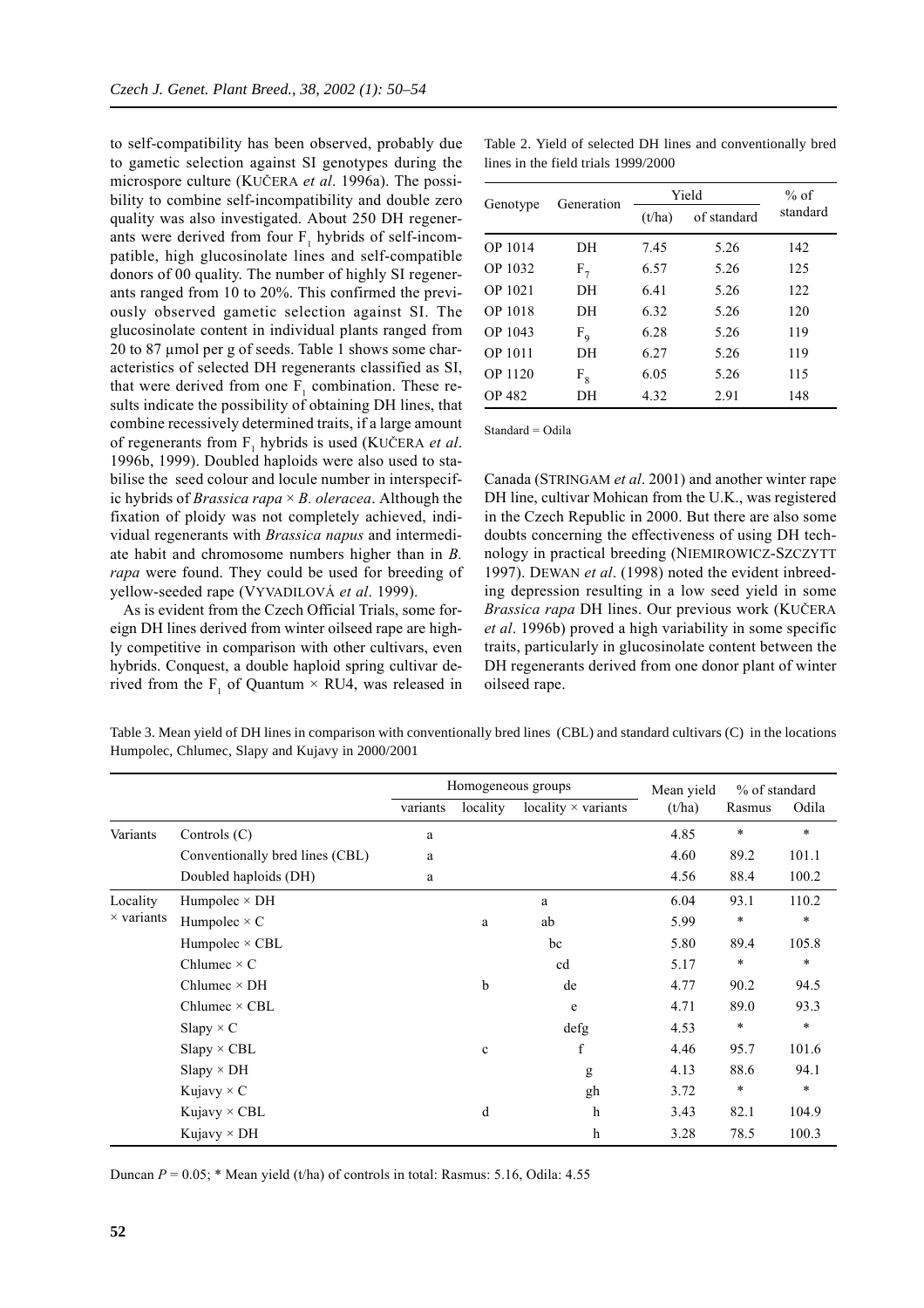| Phoma lingam   |                    |                | Sclerotinia sclerotiorum | Alternaria brassicae |                   |  |
|----------------|--------------------|----------------|--------------------------|----------------------|-------------------|--|
| Genotype       | resistance degree* | genotype       | resistance degree        |                      | resistance degree |  |
| OP 1011        | 6.56               | Rasmus         | 6.88                     | Odila                | 6.88              |  |
| <b>OP 482</b>  | 6.50               | Odila          | 6.75                     | OP 1014              | 6.75              |  |
| Odila          | 6.25               | OP 1014        | 6.69                     | OP 1021              | 6.63              |  |
| Rasmus         | 6.25               | OP 1021        | 6.56                     | Rasmus               | 6.50              |  |
| <b>OP 1018</b> | 6.13               | OP 1011        | 6.19                     | <b>OP 1018</b>       | 6.44              |  |
| OP 1021        | 6.13               | <b>OP 482</b>  | 5.94                     | <b>OP 1011</b>       | 6.31              |  |
| OP 1014        | 5.94               | <b>OP 1018</b> | 5.75                     | <b>OP 482</b>        | 6.19              |  |

| Table 4. Evaluation of resistance against important diseases |  |  |  |
|--------------------------------------------------------------|--|--|--|
|                                                              |  |  |  |

\* on  $1-9$  scale  $(9 - \text{without symptoms})$ 

Further studies were undertaken to provide more information regarding the comparison of agronomic performance, seed quality and resistance against important diseases of DH lines and traditionally bred winter rape breeding lines. Twenty four DH lines derived from various  $F_1$  hybrid combinations and selected after preliminary seed quality tests were evaluated for agronomic performance and disease resistance in a preliminary field trial with two replicates at the locality Opava in 1999/ 2000. Table 2 shows the yield of the five selected DH lines in comparison with some advanced conventionally bred lines and the standard cultivar Odila. The five DH lines were also included into trials at four localities with 4 replicates of 10 m<sup>2</sup> plots in 2000/2001. They were compared with 27 conventionally bred lines originating from three breeding stations and with the registered cultivars Odila and Rasmus as standards. The results of yield evaluation are in Table 3. The obtained data were statistically evaluated by analysis of variance (ANOVA). To test the differences between the lines the Duncan test was used  $(P = 0.05)$ .

Although the DH lines seemed to differ in yield to some extent, the differences were statistically not significant, both within and across localities. The DH lines yielded 100% relative to the standard Odila and 88% relative to the high yielding foreign cultivar Rasmus. The results of testing resistance against *Phoma lingam*, *Sclerotinia sclerotiorum* and *Alternaria brassicae* are given in Table 4. Disease resistance parameters were demonstrated by means of a nine point scale. Although slight differences between DH lines and standard cultivars were noticed in resistance against individual diseases, there was no indication of a general increase in susceptibility of the DH lines due to a possible inbreeding depression.

## **CONCLUSION**

It can be concluded, that breeding based on the production of DH lines is as effective as conventional breeding with 6–8 generations of inbreeding. But the possibility to obtain the most productive DH lines with desirable agronomic performance depends on the availability of suitable initial breeding materials with genes determining favourable traits and characterised by a good combining ability.

#### **References**

- DEWAN D.B., RAKOW G., DOWNEY R.K. (1998): Growth and yield of doubled haploid lines of oilseed *Brassica rapa.* Can. J. Plant Sci., **78**: 537–544.
- FRAUEN M. (1994): Use of biotechnology in breeding new varieties of winter oilseed rape in Germany. Bul. GCIRC, **10**: 16–29.
- KELLER W. A., ARMSTRONG K.C. (1978): High frequency production of microspore derived plants from *Brassica napus* anther cultures. Z. Pflanzenzücht., **80**: 100–108.
- KUČERA V., VYVADILOVÁ M., TOMÁŠKOVÁ D., HAVEL J. (1996a): Tvorba autoinkompatibilních linií řepky ozimé pomocí dihaploidního systému. Czech J. Genet. Plant Breed., **32**: 1–8.
- KUČERA V., VYVADILOVÁ M., TOMÁŠKOVÁ D., HAVEL J. (1996b): Segregation of specific traits in doubled haploid regenerants of winter oilseed rape. Czech J. Genet. Plant Breed., **32**: 241–248.
- KUČERA V., VYVADILOVÁ M., ZELENKOVÁ S., DEVERA S. (1993): Variabilita hospodářských znaků dihaploidních linií ozimé řepky odvozených z odrůdy Darmor. Rostl. Výr., **39**: 421–427.
- KUČERA V., VYVADILOVÁ M., TOMÁŠKOVÁ D. (1999): Development of self-incompatible double low winter oilseed rape lines by means of doubled haploid system. In: Proc. 10<sup>th</sup> Int. Rapeseed Congr., September 26–29, 1999 Canberra, Australia: 250 (CD ROM).
- LICHTER R. (1982): Induction of haploid plants from isolated pollen of *Brassica napus*. Z. Pflanzenphysiol., **105**: 427– 434.
- MALUSZYNSKI M., SZAREJKO I., BARRIGA P., BALCERZY-KA A. (2001): Heterosis in crop mutant crosses and pro-